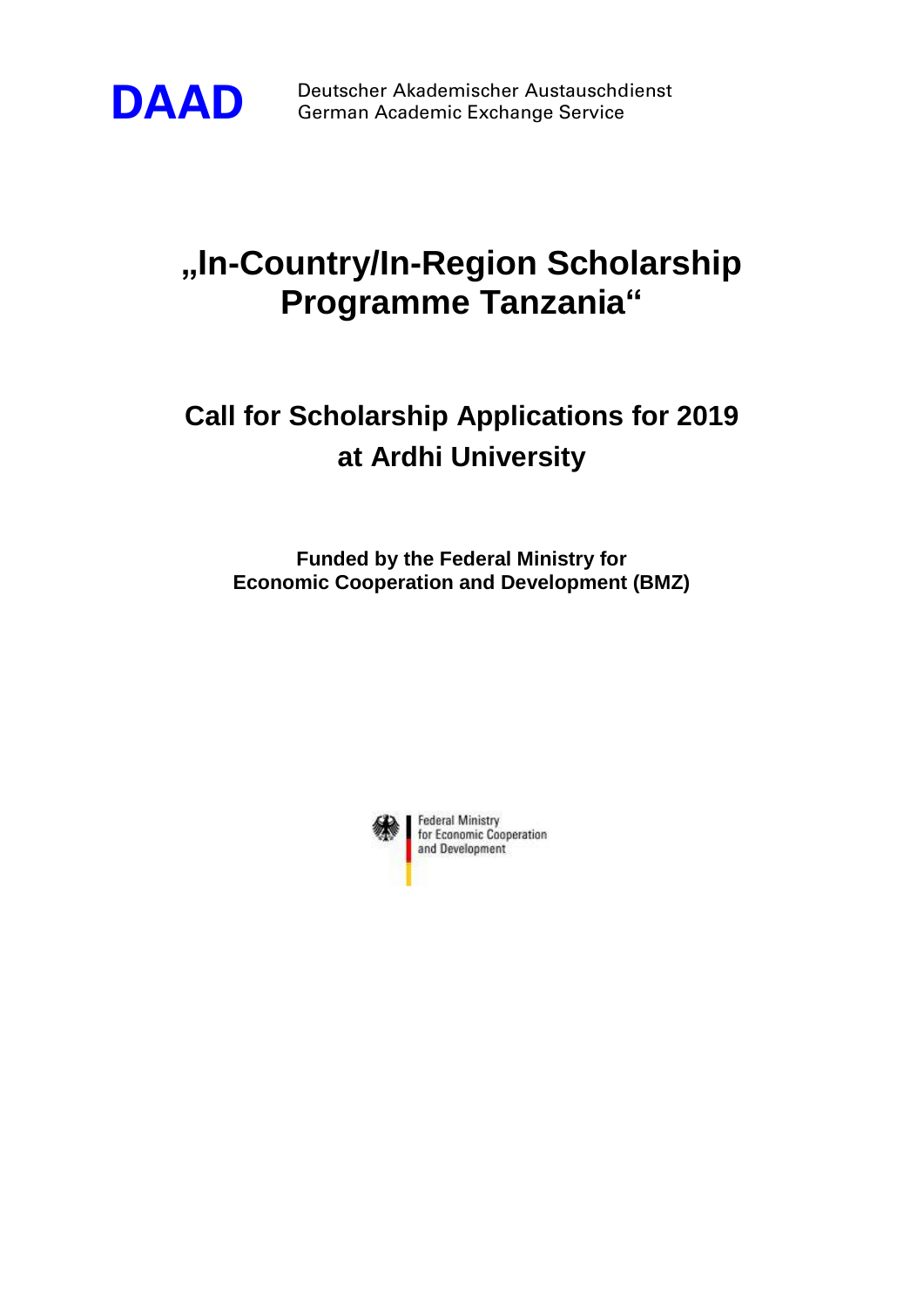

| <b>Programme</b><br><b>Objectives</b>     | DAAD (German Academic Exchange Service), as a publicly funded, selfgoverning<br>organisation of the institutions of higher education in Germany, promotes<br>international academic exchange as well as educational co-operation with<br>developing countries through a variety of funding and scholarship programmes.                                                                                                                                                                                                                                                                                                                                                                                                                                                  |
|-------------------------------------------|-------------------------------------------------------------------------------------------------------------------------------------------------------------------------------------------------------------------------------------------------------------------------------------------------------------------------------------------------------------------------------------------------------------------------------------------------------------------------------------------------------------------------------------------------------------------------------------------------------------------------------------------------------------------------------------------------------------------------------------------------------------------------|
|                                           | As part of the "In-Country/In-Region Scholarship Programme" DAAD offers<br>scholarships for PhD studies. The programme is funded by the German Federal<br>Ministry of Economic Cooperation and Development (BMZ) and aims at university<br>staff in the first line, without neglecting the public sector demand of academically<br>trained personnel.                                                                                                                                                                                                                                                                                                                                                                                                                   |
|                                           | The target group for scholarships are graduates and postgraduates from Sub-<br>Sahara Africa with a first academic degree if applying for a Master's programme,<br>or with a Master's degree if applying for a doctoral programme who want to pursue<br>Master's or PhD courses in their home country (so called In-Country<br>scholarships) or in another Sub-Sahara African country (so called In-Region<br>scholarships).<br>It has been agreed upon that DAAD cooperates with Ardhi University by offering                                                                                                                                                                                                                                                          |
|                                           | up to 4 In-Country scholarships and up to 1 In-Region scholarship for PhD<br>studies at Ardhi University for the intake 2019.                                                                                                                                                                                                                                                                                                                                                                                                                                                                                                                                                                                                                                           |
|                                           | The awarding of scholarships will be subject to the provision of funds.                                                                                                                                                                                                                                                                                                                                                                                                                                                                                                                                                                                                                                                                                                 |
| <b>Application</b><br><b>requirements</b> | Applicants<br>have successfully completed generally a three-year university degree<br>(Master candidates) or a two-year university degree (doctoral candidates)<br>with above average results (upper forth of class)<br>clearly show motivation and strong commitment<br>$\bullet$<br>have thorough knowledge of the language of instruction<br>$\bullet$<br>have completed their last university degree not more than 6 years ago at<br>$\bullet$<br>the time of application<br>must be nationals or permanent resident of a Sub-Sahara African country<br>$\bullet$<br>should generally be a) staff member of a public university, b) candidate<br>$\bullet$<br>considered for teaching or research staff recruitment, c) from the public<br>sector or d) DAFI-Alumni |
|                                           | Female applicants and candidates from less privileged regions or groups are<br>especially encouraged to participate in the programme.                                                                                                                                                                                                                                                                                                                                                                                                                                                                                                                                                                                                                                   |
|                                           | PhD-scholarships are initially granted for one year and can be extended to a<br>maximum of three years upon receipt of an application for extension. Scholars<br>must demonstrate satisfactory progress before an extension is granted. All further<br>information will be provided after admission to the scholarship programme.                                                                                                                                                                                                                                                                                                                                                                                                                                       |
| <b>Eligible fields</b>                    | The In-Country/In-Region Scholarship Programme supports studies in subject<br>areas with strong relevance to national development.                                                                                                                                                                                                                                                                                                                                                                                                                                                                                                                                                                                                                                      |
|                                           | The scholarships at Ardhi University are available in the following fields:                                                                                                                                                                                                                                                                                                                                                                                                                                                                                                                                                                                                                                                                                             |
|                                           | PhD in Urban Planning and Management                                                                                                                                                                                                                                                                                                                                                                                                                                                                                                                                                                                                                                                                                                                                    |
|                                           | <b>PhD in Housing and Settlement Studies</b>                                                                                                                                                                                                                                                                                                                                                                                                                                                                                                                                                                                                                                                                                                                            |
|                                           | <b>PhD in Built Environment Analysis</b>                                                                                                                                                                                                                                                                                                                                                                                                                                                                                                                                                                                                                                                                                                                                |
|                                           |                                                                                                                                                                                                                                                                                                                                                                                                                                                                                                                                                                                                                                                                                                                                                                         |

**Place of tenure Ardhi University, Tanzania**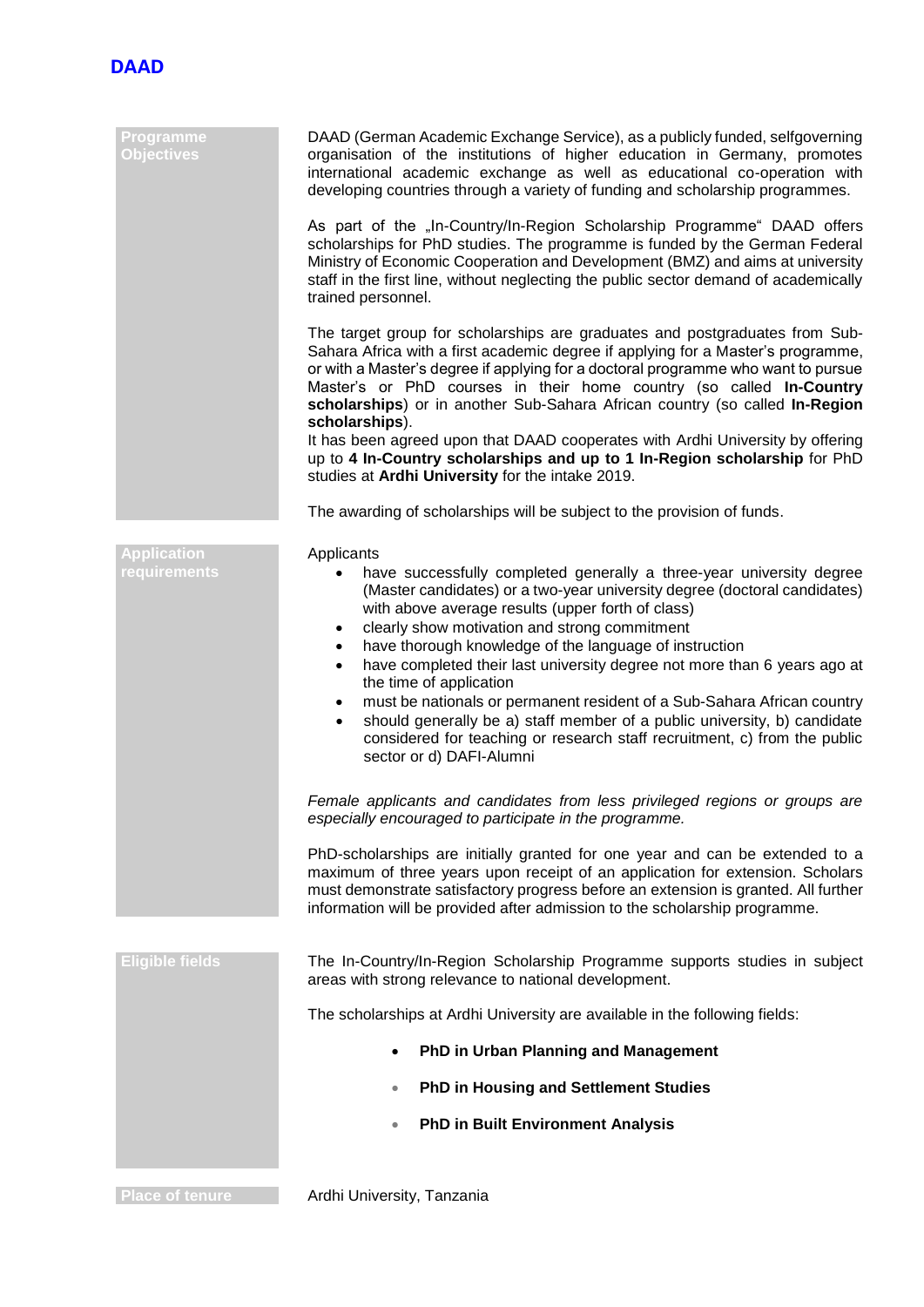

| <b>Duration and</b><br>Commencement                 | The duration<br>of the PhD programme is generally three years<br>generally starting in October.                                                                                                                                                                                                                                                                                                                                                                                                                                                                                              |  |
|-----------------------------------------------------|----------------------------------------------------------------------------------------------------------------------------------------------------------------------------------------------------------------------------------------------------------------------------------------------------------------------------------------------------------------------------------------------------------------------------------------------------------------------------------------------------------------------------------------------------------------------------------------------|--|
|                                                     |                                                                                                                                                                                                                                                                                                                                                                                                                                                                                                                                                                                              |  |
| <b>Applicaion and</b><br><b>Selection Procedure</b> | The application process contains two steps.                                                                                                                                                                                                                                                                                                                                                                                                                                                                                                                                                  |  |
|                                                     | First step:<br>Applicants must apply for their studies at Ardhi University using the contacts and<br>the method that is prescribed by the institution. Ardhi University has set its own<br>deadlines.                                                                                                                                                                                                                                                                                                                                                                                        |  |
|                                                     | Ardhi University will screen, pre-select (according to DAAD selection criteria) and<br>short-list the applicants. A detailed report consisting of the shortlisting procedure,<br>the entire list of applicants, the ranked shortlist and the shortlisting panel members<br>will also be availed to DAAD. The ranked shortlist will contain preferably triple (at<br>least double) the number of scholarships that have been attributed to the<br>institution.                                                                                                                                |  |
|                                                     | DAAD reserves the right of final selection.                                                                                                                                                                                                                                                                                                                                                                                                                                                                                                                                                  |  |
|                                                     | Second step:<br>Pre-selected candidates are asked to log into the DAAD portal and register<br>themselves and submit an DAAD application.                                                                                                                                                                                                                                                                                                                                                                                                                                                     |  |
|                                                     | 1. Register online via the DAAD-Portal (if not already registered):<br>https://portal.daad.de                                                                                                                                                                                                                                                                                                                                                                                                                                                                                                |  |
|                                                     | 2. Apply online via the DAAD-Portal under the tab "Personal Funding"/<br>"Application"                                                                                                                                                                                                                                                                                                                                                                                                                                                                                                       |  |
|                                                     | Documents to be submitted:                                                                                                                                                                                                                                                                                                                                                                                                                                                                                                                                                                   |  |
|                                                     | DAAD application form duly filled (available in the DAAD-Portal)<br>Hand signed curriculum vitae (please use the european specimen<br>form at http://europass.cedefop. Europa.eu), including a list of<br>publications (if applicable).<br>2 recommendation letters by university teachers<br>Letter of admission for the host university / institution / network<br>Certified copies of university degree certificates including transcripts<br>Letter of motivation (if applicable: mentioning the planned research<br>stay in Germany, see "Additional benefits")<br>Copy of the passport |  |
|                                                     | PhD candidates have to submit the following additional documents:                                                                                                                                                                                                                                                                                                                                                                                                                                                                                                                            |  |
|                                                     | Declaration of acceptance from the academic supervisor<br>Detailed and precise PhD proposal, including detailed work and time<br>table (if applicable: mentioning the planned research stay in<br>Germany, see "Additional benefits")<br>Abstract of the proposal on one page (please include name and title<br>$\blacksquare$<br>of proposal                                                                                                                                                                                                                                                |  |
|                                                     | Closing date for the submission of DAAD scholarship applications is<br>31.03.2019                                                                                                                                                                                                                                                                                                                                                                                                                                                                                                            |  |